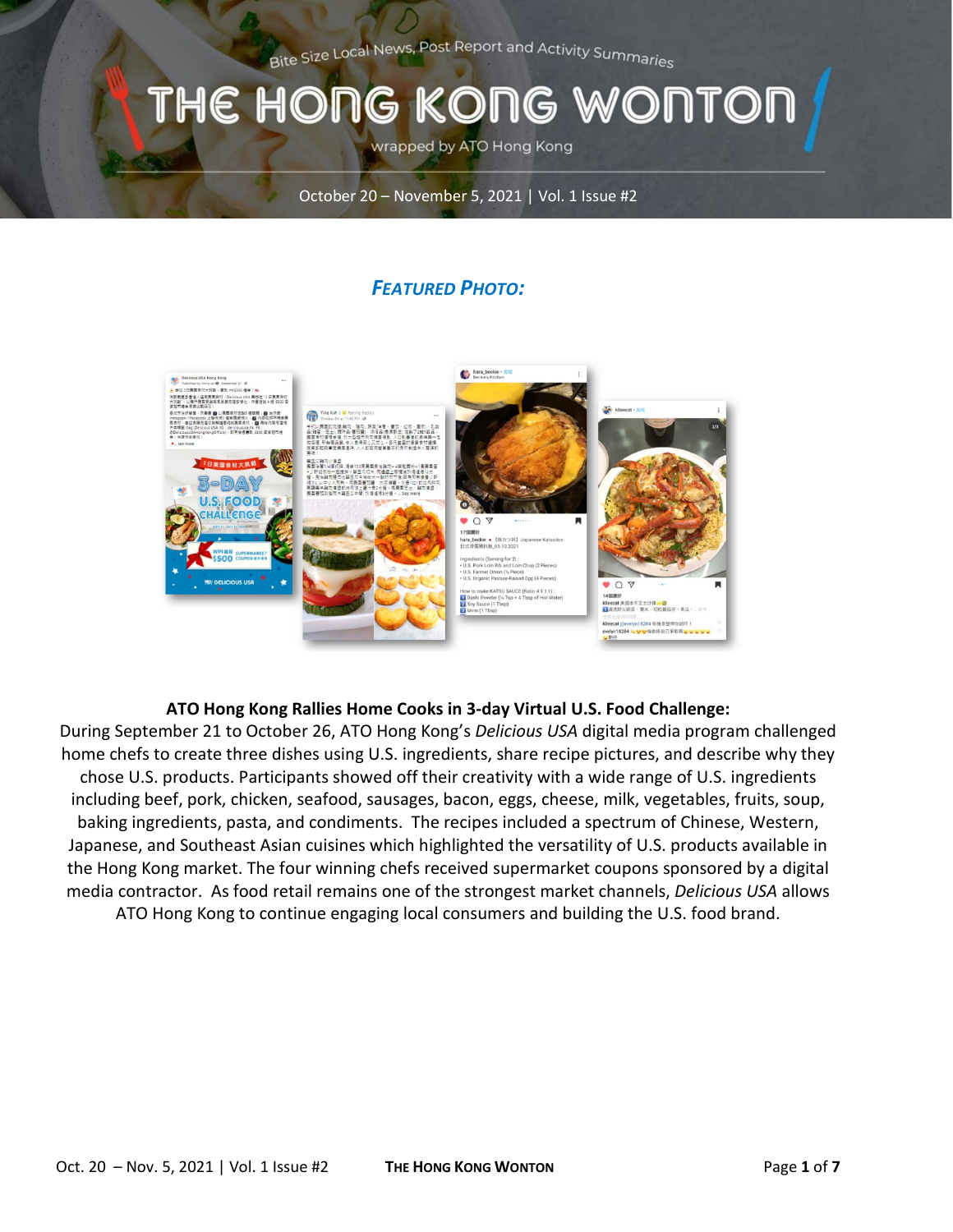### *OVERALL ECONOMY*



#### **Hong Kong Recovery is on Track with Economy Growing 5.4 Percent in Third Quarter, but Rising Inflation Poses Threat [\[South China Morning Post,](https://gcc02.safelinks.protection.outlook.com/?url=https%3A%2F%2Fwww.scmp.com%2Fnews%2Fhong-kong%2Fhong-kong-economy%2Farticle%2F3154444%2Fhong-kong-recovery-track-economy-growing-54-cent&data=04%7C01%7CCleverJA%40state.gov%7C8f51a18190cd45c1fda508d9a00568ba%7C66cf50745afe48d1a691a12b2121f44b%7C0%7C0%7C637716767353632607%7CUnknown%7CTWFpbGZsb3d8eyJWIjoiMC4wLjAwMDAiLCJQIjoiV2luMzIiLCJBTiI6Ik1haWwiLCJXVCI6Mn0%3D%7C1000&sdata=dBwjoim1Ccpzo5VAViTpLtUYfQyb%2Bz9pNaid9Hw9gvQ%3D&reserved=0) November 1, 2021]**

Hong Kong's recent economic recovery gained traction in the third quarter, with 5.4 percent growth over the same period last year, but rising inflation poses a threat. The Hong Kong government's advance estimate showed GDP on track for further improvement during July-September from the economic havoc caused by the [COVID-19 pandemic.](https://gcc02.safelinks.protection.outlook.com/?url=https%3A%2F%2Fwww.scmp.com%2Ftopics%2Fcoronavirus-pandemic%3Fmodule%3Dlead_hero_story%26pgtype%3Dhomepage%26module%3Dinline%26pgtype%3Darticle&data=04%7C01%7CCleverJA%40state.gov%7C8f51a18190cd45c1fda508d9a00568ba%7C66cf50745afe48d1a691a12b2121f44b%7C0%7C0%7C637716767353632607%7CUnknown%7CTWFpbGZsb3d8eyJWIjoiMC4wLjAwMDAiLCJQIjoiV2luMzIiLCJBTiI6Ik1haWwiLCJXVCI6Mn0%3D%7C1000&sdata=%2FbibuOcXYZn6r2VQqYVGx387u0FR6rPiEevV0OUXtpQ%3D&reserved=0) This improvement is supported by robust export growth and buoyant private consumption related to the recent government's e-voucher scheme. However, the city faced growing pressure from inflation as a result of high overseas energy and commodities prices, and global shipping costs. In the first nine months of 2021, GDP grew 7 percent compared to the same period last year, exceeding the government's forecast of 5.5-6.5 percent for the whole year. **ATO Notes:** The Hong Kong government projects the economy will grow about 6.5 percent in 2021.

#### **Rising Vegetable Prices Distress Hong Kongers [\[Oriental Daily,](https://gcc02.safelinks.protection.outlook.com/?url=https%3A%2F%2Forientaldaily.on.cc%2Fcontent%2F%25E8%25A6%2581%25E8%2581%259E%25E6%25B8%25AF%25E8%2581%259E%2Fodn-20211029-1029_00174_001%2F%25E8%258F%259C%25E5%2583%25B9%25E7%258B%2582%25E6%25BC%25B2--%25E5%259F%25BA%25E5%25B1%25A4%25E6%2583%2586%25E6%2582%25B5&data=04%7C01%7CCleverJA%40state.gov%7C85503cdbcaf74e73e06b08d99e789070%7C66cf50745afe48d1a691a12b2121f44b%7C0%7C0%7C637715062918778301%7CUnknown%7CTWFpbGZsb3d8eyJWIjoiMC4wLjAwMDAiLCJQIjoiV2luMzIiLCJBTiI6Ik1haWwiLCJXVCI6Mn0%3D%7C1000&sdata=16KDd3SHOJJNXfJlyR84xtuxGzPor%2BmFTeDNnlEmyaw%3D&reserved=0) October 29, 2021]**

Wholesale prices for vegetables coming from mainland China have risen sharply since early October. Prices for some commonly consumed vegetables have risen between 26 to 113 percent. According to the president of the Hong Kong Imported Vegetable Wholesale Merchants Association, prices are the highest level in the last eight to ten years. Government restrictions in response to COVID-19 have impacted mobility of agricultural and logistical workers and extreme weather conditions (typhoons) have reduced vegetable harvest in the mainland. **ATO Notes:** The Hong Kong Census & Statistics Department's 2019-20 Household Expenditure Survey shows that an average household spends 12 percent of their total food expenditures (other than dinning out and takeaway) on fresh vegetables, the second highest food item after pork. Freshness is important to Hong Kong consumers and many shop daily for fresh vegetables in local wet markets chiefly sourced from mainland. Hong Kong consumers are bound to continue paying high prices as alternative suppliers of fresh vegetables are limited.

### **U.S. Orange Import Prices Soar as Pandemic Continues to Disrupt Supply Chains [\[Oriental Daily,](https://orientaldaily.on.cc/content/%E8%A6%81%E8%81%9E%E6%B8%AF%E8%81%9E/odn-20211027-1027_00176_041/%E7%96%AB%E6%83%85%E6%89%93%E4%BA%82%E4%BE%9B%E6%87%89%E9%8F%88--%E9%A3%9F%E4%B9%9C%E9%83%BD%E8%B2%B4--%E9%9B%9E%E7%BF%BC%E6%BC%B2%E5%83%B9-%E3%80%8C%E6%A9%99%E3%80%8D%E4%B8%8D%E5%BF%8D%E7%9D%B9) October 27, 2021]**

Unreliable shipping schedules and rising transport costs have catapulted the import cost of U.S. oranges by 79 percent. Hong Kong fruit traders commented that the frequency of U.S. shipments has slowed from three times a week to once every two weeks, doubling or tripling logistic costs. Importers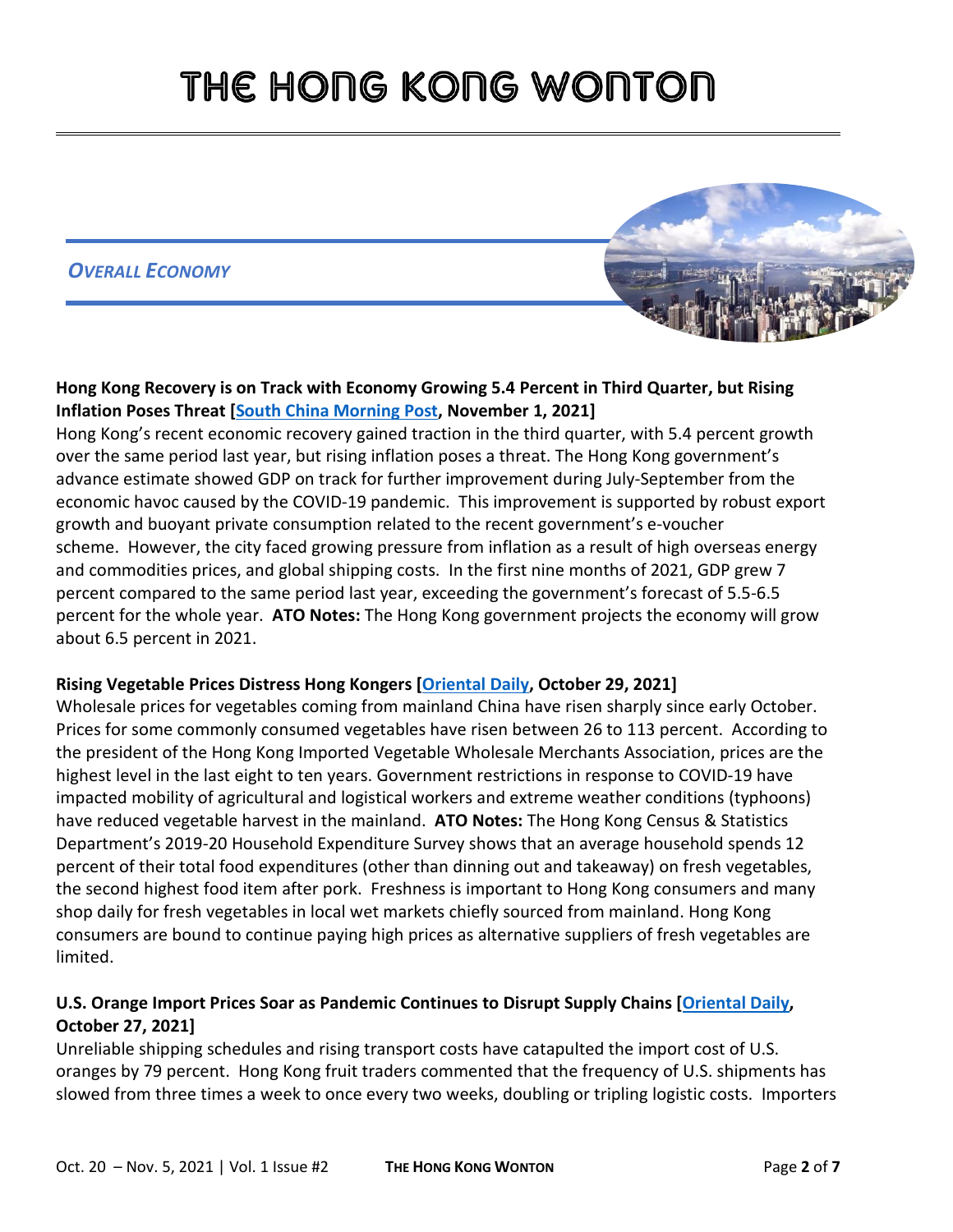are now opting to source more fruits from the region, particularly from mainland China. **ATO Notes:** U.S. has been the largest supplier of citrus fruit to Hong Kong, supplying 34 percent of Hong Kong imports in 2020. Over the past five years, U.S. orange sales to this market averaged \$60 million. During the first seven months of 2021, Hong Kong citrus imports from Chile, this year's largest supplier, grew 37 percent. Imports from Thailand and mainland China also expanded while imports from the United States and Australia dropped.

#### **Food Prices Surge as Supply Chain Woes Bite [\[The Standard,](https://gcc02.safelinks.protection.outlook.com/?url=https%3A%2F%2Fwww.thestandard.com.hk%2Fsection-news%2Fsection%2F11%2F235404%2FFood-prices-surge-as-supply-chain-woes-bite&data=04%7C01%7CCleverJA%40state.gov%7C86d1f5bc68874e0885dd08d9983e6176%7C66cf50745afe48d1a691a12b2121f44b%7C0%7C0%7C637708215957612394%7CUnknown%7CTWFpbGZsb3d8eyJWIjoiMC4wLjAwMDAiLCJQIjoiV2luMzIiLCJBTiI6Ik1haWwiLCJXVCI6Mn0%3D%7C1000&sdata=e8ESqd6coPJqBZ8xWDxb6n3nDH9eRpN9K%2FlU9tRfg4o%3D&reserved=0) October 26, 2021]**

Traders from different sectors report food prices are rising due to supply chain disruptions caused by delayed shipments and the COVID-19 pandemic. The chairman of Hong Kong Shippers' Council anticipates that the current slow turnover of cargo ships will continue for some years with costs already being passed to consumers. In general, logistics costs have risen 30 percent while the price of shipping containers increased 10-fold compared to pre-pandemic years. As a result, this year, prices for chicken wings are expected to rise 10-15 percent. Prices for rice from Vietnam and Thailand, Hong Kong's largest suppliers, have also increased with wholesale prices rising 20-30 percent. The appreciation of the Chinese RMB and rising demand in mainland China, have also fueled the cost of food supplies from mainland. The market has already noticed the surge in beef prices (8 percent) and produce. Pork seems to be the only exception and pork traders expect pork prices will remain the same or rise slightly by the end of the year. **ATO Notes**: Experienced Hong Kong traders are coping with global shipping issues by modifying their procurement schedules. While Hong Kong is not experiencing shortages of food supplies, the stock of certain products (except rice) might not be replenished in a timely manner. Latest government statistics show that for September 2021 prices for meals and takeaway food increased 2.8 percent compared to last year, basic food prices have risen 1.3 percent.

### **Hong Kong Needs another Incinerator, says Wong Kam Sing, Secretary for the Environment [\[Sing Tao](https://gcc02.safelinks.protection.outlook.com/?url=https%3A%2F%2Fwww.singtaousa.com%2F2021-10-24%2F%25E5%25B0%2588%25E8%25A8%25AA%25EF%25BD%259C%25E9%25BB%2583%25E9%258C%25A6%25E6%2598%259F%25E6%258C%2587%25E7%25AC%25AC%25E4%25BA%258C%25E5%2580%258B%25E7%2584%259A%25E5%258C%2596%25E7%2588%2590%25E6%2598%25AF%25E5%25BF%2585%25E7%2584%25B6%2F3714711&data=04%7C01%7CCleverJA%40state.gov%7C85503cdbcaf74e73e06b08d99e789070%7C66cf50745afe48d1a691a12b2121f44b%7C0%7C0%7C637715062918783264%7CUnknown%7CTWFpbGZsb3d8eyJWIjoiMC4wLjAwMDAiLCJQIjoiV2luMzIiLCJBTiI6Ik1haWwiLCJXVCI6Mn0%3D%7C1000&sdata=0UnPzE%2B3OCZLB2eI9z3GTIlC6v7A0WaAz5j9dy%2FdTJQ%3D&reserved=0)  [Daily,](https://gcc02.safelinks.protection.outlook.com/?url=https%3A%2F%2Fwww.singtaousa.com%2F2021-10-24%2F%25E5%25B0%2588%25E8%25A8%25AA%25EF%25BD%259C%25E9%25BB%2583%25E9%258C%25A6%25E6%2598%259F%25E6%258C%2587%25E7%25AC%25AC%25E4%25BA%258C%25E5%2580%258B%25E7%2584%259A%25E5%258C%2596%25E7%2588%2590%25E6%2598%25AF%25E5%25BF%2585%25E7%2584%25B6%2F3714711&data=04%7C01%7CCleverJA%40state.gov%7C85503cdbcaf74e73e06b08d99e789070%7C66cf50745afe48d1a691a12b2121f44b%7C0%7C0%7C637715062918783264%7CUnknown%7CTWFpbGZsb3d8eyJWIjoiMC4wLjAwMDAiLCJQIjoiV2luMzIiLCJBTiI6Ik1haWwiLCJXVCI6Mn0%3D%7C1000&sdata=0UnPzE%2B3OCZLB2eI9z3GTIlC6v7A0WaAz5j9dy%2FdTJQ%3D&reserved=0) October 24, 2021]**

The Hong Kong government will impose household waste disposal charge in 2023 at the earliest following its 18-months window to set up the system. Secretary for the Environment, Wong Kam Sing, said the government will test run the kitchen compost waste collection system at a private residential estate, Hang Fa Cheun, starting from November 2021 and will gradually expand the test to public housing estates. The cost of turning food waste to energy is high but Secretary Wong believes it will be substantially lowered when the scheme rolls out to a larger scale in the future. However, food waste processing facilities in Hong Kong will not be enough to process all the collected compost when the waste disposal scheme begins in two years' time. It is necessary for the city to build an extra incinerator, following the completion of the first one around 2025, but the date and location are to be determined. **ATO Notes:** Under the new waste-charging scheme that passed the Legislative Council on August 26, 2021, households will need to pay for solid waste disposal by buying designated garbage bags. A typical household is estimated to pay around \$6.5 each month. Under the current discussion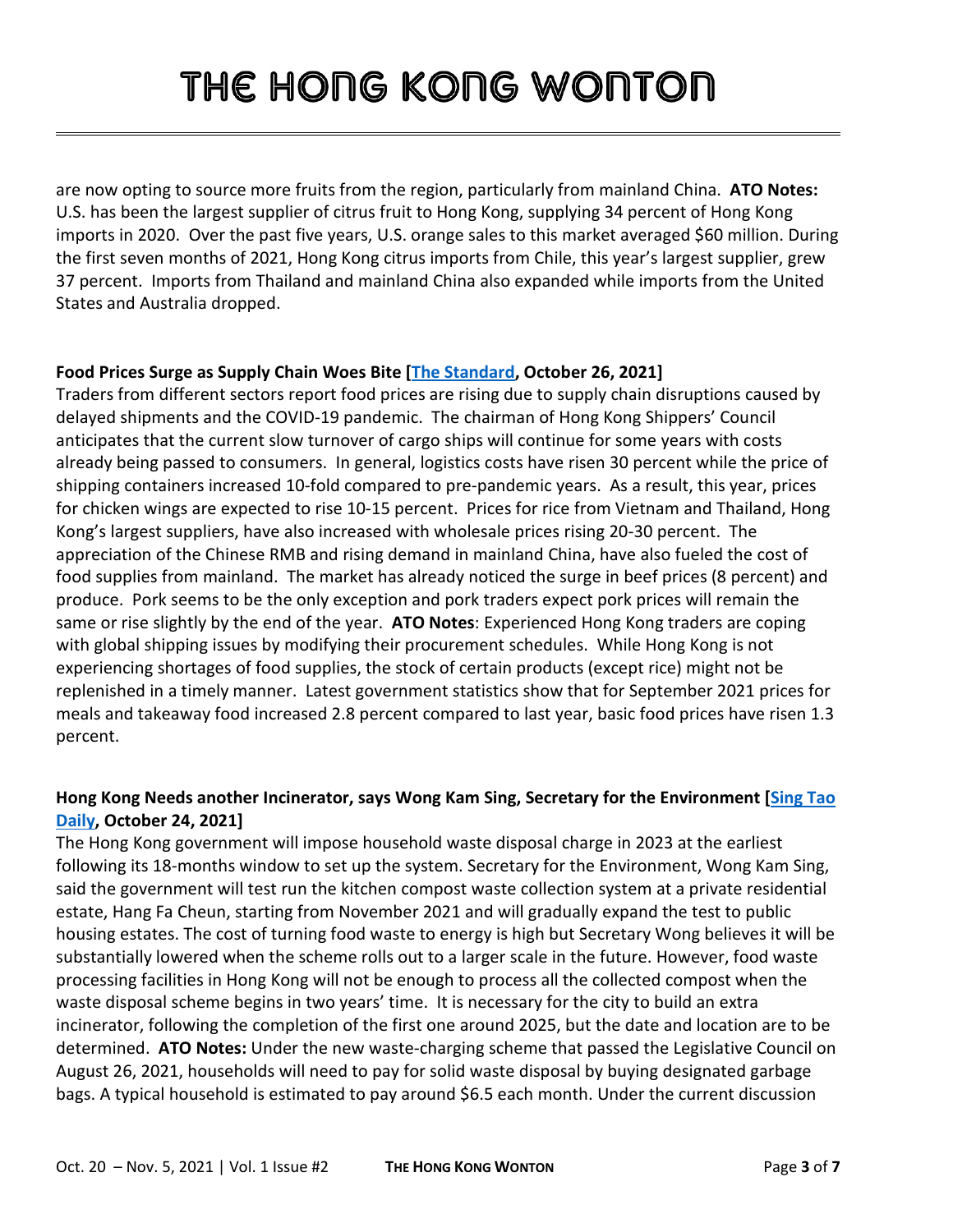between the government and the foodservice sector, restaurants will be exempted from the charge if they categorize their waste properly according to regulations.

### *HOTELS, RESTAURANTS AND INSTITUTIONS*

### **Hong Kong Restaurant Receipts up a Whopping 44 percent in Third Quarter of 2021 [\[South China](https://www.scmp.com/news/hong-kong/hong-kong-economy/article/3154859/hong-kong-restaurant-receipts-whopping-44-cent)  [Morning Post,](https://www.scmp.com/news/hong-kong/hong-kong-economy/article/3154859/hong-kong-restaurant-receipts-whopping-44-cent) November 4, 2021]**

Between July and September, restaurant receipts were \$3.1 billion, a significant improvement of 44 percent over the same period last year. During July and August, thousands of Hong Kong restaurants offered vaccinated diners deep discounts in a bid to both lift the city's inoculation rate and drum up business. The discounts coincided with the government's distribution of \$642 in e-vouchers. In the first nine months of 2021, restaurant receipts jumped 12.9 percent over the same period last year. **ATO Notes:** The Hong Kong Federation of Restaurants and Related Trades expects business will continue to improve with the arrival of the holiday season.

#### **Higher Beef Prices Push Hotpot Tabs Higher [\[The Standard,](https://www.thestandard.com.hk/section-news/section/11/235220/Beef-prices-push-hotpot-tabs-higher) October 20, 2021]**

Hong Kong's sole agent for live cattle supply, Ng Fung Hong, announced that starting October 21, the wholesale price per 100 catties (60 KG) of fatty beef will rise 8 percent from \$677 to \$732. The price for "improved beef" – a Chinese term for cattle raised in mainland - will rise 3 percent from \$618 to \$637. Ng Fung Hong explained that the price increase was driven by the rising demand in China and rising farming cost. This jump in prices was higher than normal. The trade is expected to pass on the increased cost to consumers, but not with concerns that the rise could deter potential customers from purchasing. Winter is approaching and beef is a popular dish utilized for hotpot. **ATO Notes:** Over the past two decades, Hong Kong trends reflect consumers moving away from freshly slaughtered beef and opting instead for chilled and frozen beef given their convenience and price. The increase in fresh beef prices will further deepen this substitution both at the retail and food service levels. U.S. beef is popular for Hong Kong consumers to use for hotpot. The increase in fresh beef prices will narrow the price gap between U.S. and Chinese beef and encourage demand for U.S. beef for hotpot dishes for both household and restaurant consumption.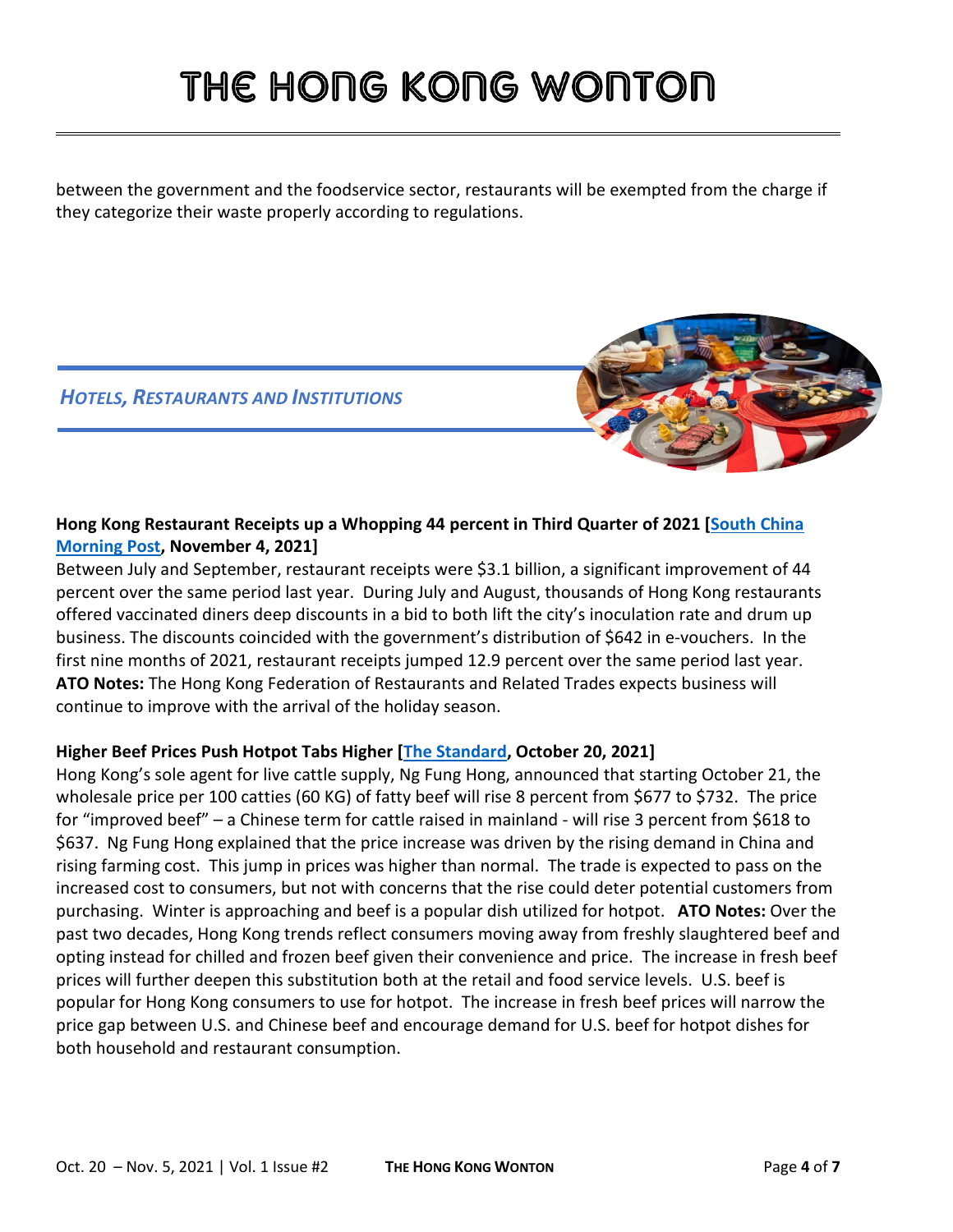#### **Impossible Pork Launches in Hong Kong [\[Lifestyle Asia,](https://gcc02.safelinks.protection.outlook.com/?url=https%3A%2F%2Fwww.lifestyleasia.com%2Fhk%2Ffood-drink%2Fdining%2Fimpossible-pork-launches-in-hong-kong%2F&data=04%7C01%7CCleverJA%40state.gov%7C85503cdbcaf74e73e06b08d99e789070%7C66cf50745afe48d1a691a12b2121f44b%7C0%7C0%7C637715062918753403%7CUnknown%7CTWFpbGZsb3d8eyJWIjoiMC4wLjAwMDAiLCJQIjoiV2luMzIiLCJBTiI6Ik1haWwiLCJXVCI6Mn0%3D%7C1000&sdata=yhH8kiX02z8ofCbh3OwKygDZ%2BLWSi1tmk7UIKpgwSlg%3D&reserved=0) October 5, 2021]**

Impossible Foods launched Impossible Pork in Hong Kong after it was first served in New York. During October 4-8, the Impossible Pork food truck parked in a restaurant district in Hong Kong. Each day the food truck gave away bento boxes with different themes featuring popular dishes from renown local restaurants such as dim sum, suckling pig, and some East-Meets-West Bites. Impossible Pork is served in 40 restaurants and its packaged products are available in over 100 retail outlets. **ATO Notes:** Hong Kong is the first market outside the United States that Beyond Meat and Impossible Foods became available. In 2019, Green Monday, a local organization advocating for at least one plant-based day per week, revealed results of their biennial Hong Kong Vegetarian Habit Survey showing that almost a quarter of the Hong Kong population follows a flexitarian diet and that 70 percent of the population is willing to try the diet.



Picture by [Foodie](https://www.afoodieworld.com/foodie/new-restaurants-pop-ups-amp-menus-october-2021)

#### **The Tech-Enabled Start-up Coffee Chain, Flash Coffee, Expands to Hong Kong [\[Bar Talks,](https://gcc02.safelinks.protection.outlook.com/?url=https%3A%2F%2Fbartalks.net%2Findonesian-startup-flash-coffee-expands-to-hong-kong%2F&data=04%7C01%7CCleverJA%40state.gov%7C85503cdbcaf74e73e06b08d99e789070%7C66cf50745afe48d1a691a12b2121f44b%7C0%7C0%7C637715062918763359%7CUnknown%7CTWFpbGZsb3d8eyJWIjoiMC4wLjAwMDAiLCJQIjoiV2luMzIiLCJBTiI6Ik1haWwiLCJXVCI6Mn0%3D%7C1000&sdata=CDUpPlvOFjANeeD7z4iuH3GspMy40TFTA3dCXAM203k%3D&reserved=0) October 4, 2021]**

The tech-enabled start-up coffee chain, **Flash Coffee**, known for affordable prices and use of technology in customer experience, is expanding to Hong Kong. A latte or cappuccino is selling at \$3.2. The menu for the Hong Kong shops is adapted to the local taste and culture including flavors such as black sesame latte, Flash yuen yeung (mix of coffee and tea) etc. Flash Coffee opened its first Hong Kong shop in mid-September and is planning to open at least three more. Another article says the company targets to reach number of 50 stores by mid-2022 [\(Source article\)](https://gcc02.safelinks.protection.outlook.com/?url=https%3A%2F%2Fretailinasia.com%2Fin-markets%2Fflash-coffee-enters-hong-kong%2F&data=04%7C01%7CCleverJA%40state.gov%7C85503cdbcaf74e73e06b08d99e789070%7C66cf50745afe48d1a691a12b2121f44b%7C0%7C0%7C637715062918773307%7CUnknown%7CTWFpbGZsb3d8eyJWIjoiMC4wLjAwMDAiLCJQIjoiV2luMzIiLCJBTiI6Ik1haWwiLCJXVCI6Mn0%3D%7C1000&sdata=IlwohiOvpdpMj0DHijbwiWuzumcVGR%2BCbmCLRWU%2FcLs%3D&reserved=0). **ATO notes:** According to Euromonitor International, foodservice value in Café, Specialist Coffee and Tea Shops dropped from \$489 million in 2019 to \$352 million in 2020 due to the pandemic, but the coffee and tea culture remains strong. Independent coffee shops who offer "Instagram-able" features and specialist cafes bringing special experience are gaining popularities. Flash Coffee has launched soft opening of two other shops in mid- and late- October.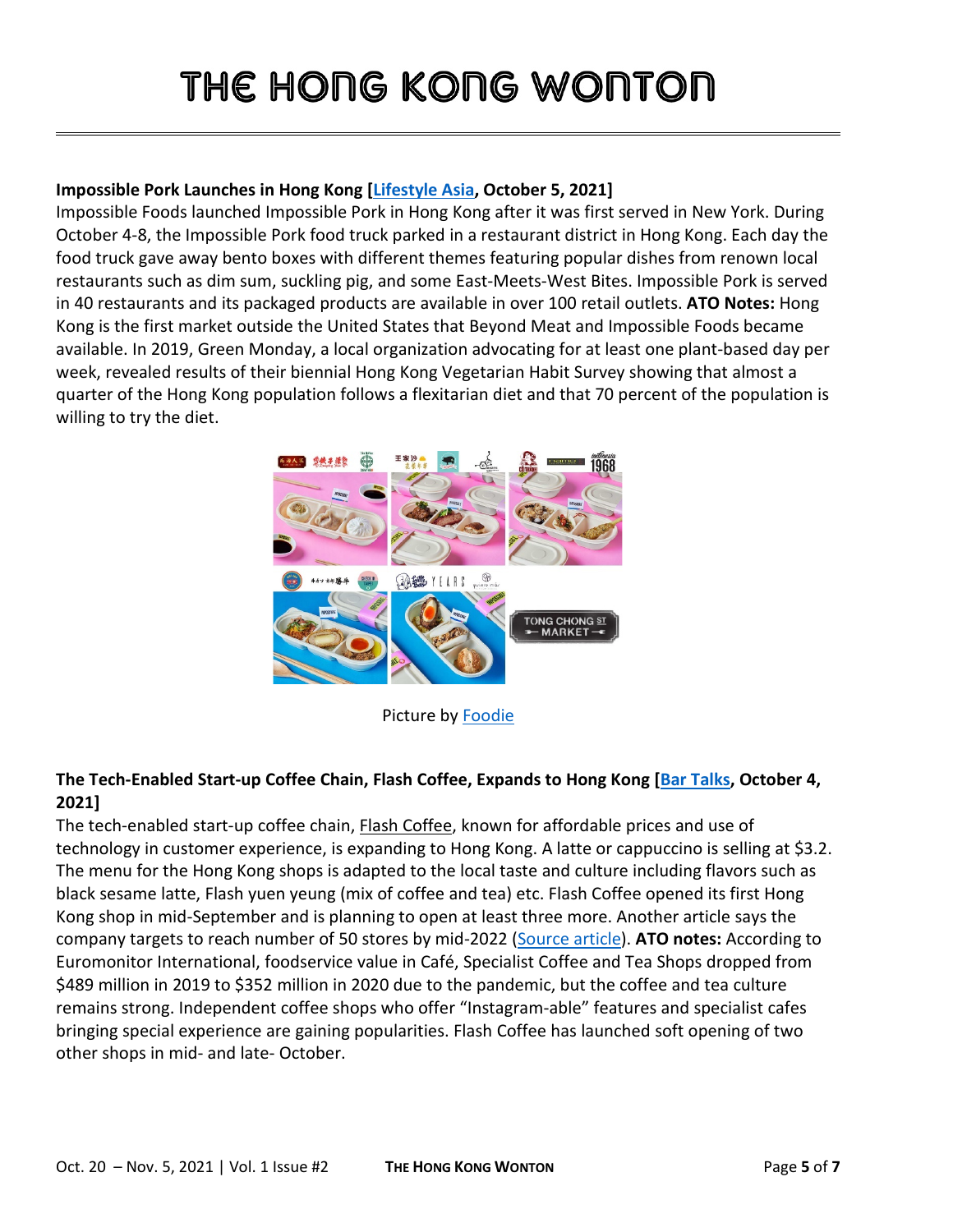#### *RETAIL*



Hong Kong's September retail sales grew \$3.6 billion, a rise of 7.3 percent compared to the same month last year, fueled by the \$4.6 billion government e-voucher scheme. September online sales were robust, soaring 30.5 percent year-on-year to \$295 million and accounting for 8 percent of the total retail revenue. During the first nine months of this year, online transactions leaped 43.5 percent from the corresponding period in 2020. **ATO Notes:** Despite the overall rise in retail, sales of food commodities at supermarkets lowered 4.9 percent during the same month. As the local COVID-19 situation and continues to improve, consumers are likely dining-out more instead of buying and preparing meals at home.



### **The Wine and Dine Festival Returns with a "City Wine Walk" Format (November 1 – 30, 2021) [\[Discoverhongkong\]](https://www.discoverhongkong.com/eng/what-s-new/events/wine-dine-festival.html)**

The Hong Kong Wine and Dine Festival, organized by the Hong Kong Tourism Board, is showcasing the best in the city's food and beverage industry with specially designed menus and events that diners can enjoy throughout November. Wine and food lovers can purchase a digital tasting pass which will allow them to try wines and special menus at more than 50 restaurants and bars in Kennedy Town, Central, Wan Chai and Tsim Sha Tsui. Hundreds of restaurants will also be offering special menus and discounts during the period. In addition, more than 20 hotels across Hong Kong are introducing gastronomic staycation offers that are tailor-made for the Wine & Dine Festival. **ATO Notes:** The Wine and Dine Festival, a traditionally popular in-person outdoor consumer event, went digital in 2020. The new